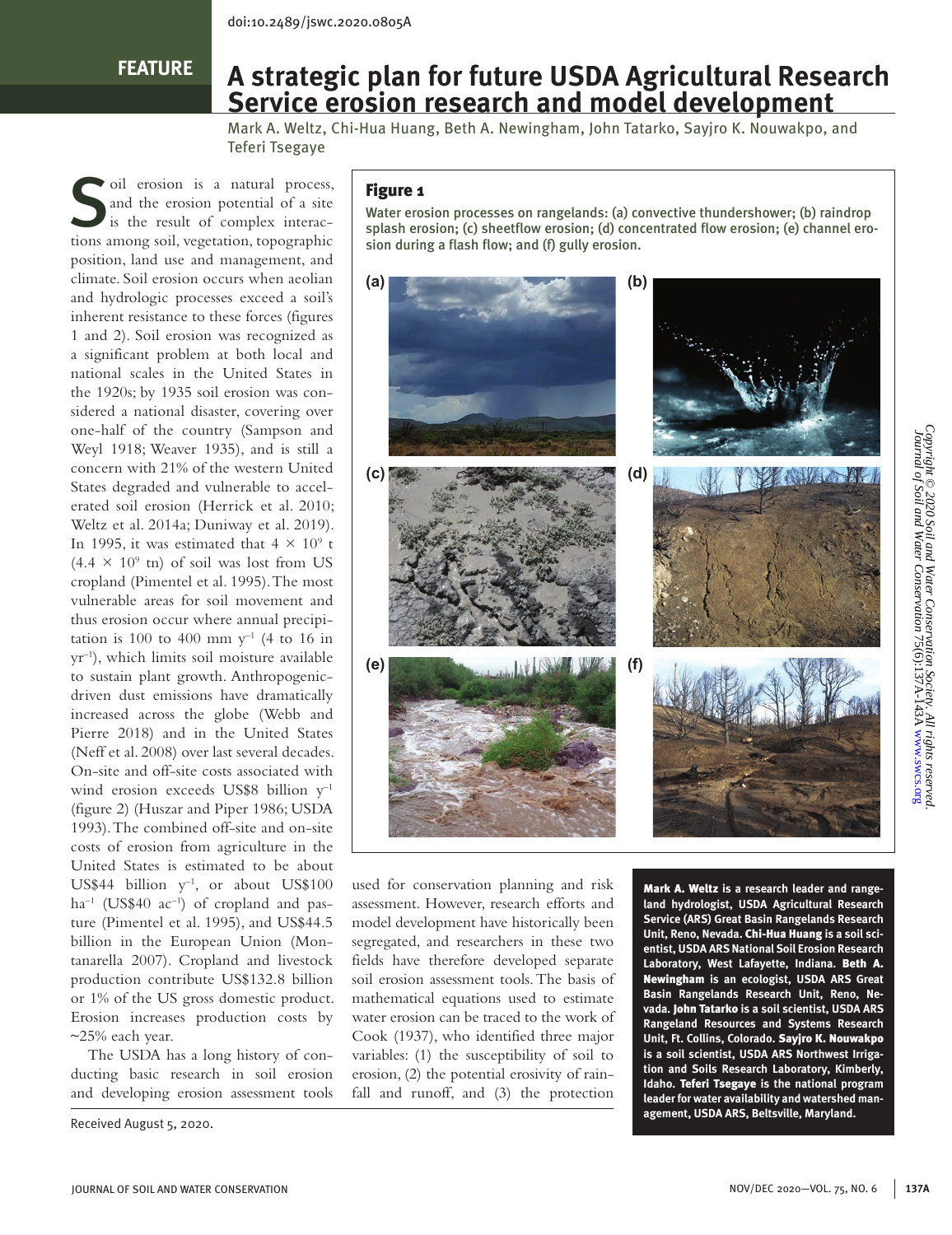## Figure 2

Wind erosion impacts: (a) Dustbowl devastation; (b) postfire erosion on rangeland; (c) cropland erosion; (d) off-site deposition; (e) traffic visibility reduction; and (f) air quality impact on a global scale.



offered by vegetation. Smith and Whitt (1948) proposed the "rational" equation to estimate soil erosion that incorporated the average annual soil loss for a specific site and crop rotation on a 90-foot slope with a 3% grade. They added nondimensional multipliers to adjust the plot soil loss for differences in slope, length, soil group, and supporting practices. During the 1960s and 1970s, the rainfall factor was added to form the empirically based Universal Soil Loss Equation (USLE) (Wischmeier and Smith 1965; Wischmeier and Smith 1978). During this same time period, a different group of scientists developed the empirical Wind Erosion Equation (WEQ) (Woodruff and Siddoway 1965). The WEQ was solved using a series of charts and lookup tables using similar factors of climate, erodibility, surface roughness, field length, and vegetative cover. The WEQ

and USLE have many limitations that prevented their universal application on crop- and rangelands.

In response to these limitations, the USDA Agricultural Research Service (ARS) initiated the development of improved prediction tools to address water and wind erosion. Revised Universal Soil Loss Equation (RUSLE) (Renard et al. 1997) was released for public use in 1992 with the major advancement of using subfactor relationships to compute cropping C-factors for water erosion from basic cover crop management systems. Development of RUSLE2 (Version 2) began in 1993 and was implemented in USDA Natural Resource Conservation Service (NRCS) field offices starting in 2002. In the 1990s, the transition from empirical models to process-based models was initiated. The Water Erosion

Prediction Project (WEPP) model was developed to estimate soil loss at hillslope and small watershed scales (Flanagan and Nearing 1995).

The Wind Erosion Prediction System (WEPS) model simulates interactions between wind, management operations, soil and water dynamics, plant growth, residue decomposition, and soil erodibility to predict cropland soil loss at the field scale (Tatarko et al. 2019). ARS released the Rangeland Hydrology and Erosion Model (RHEM) in 2006 and subsequently enhanced the tool with an updated version in 2017 (Hernandez et al. 2017). The RHEM can capture the influence of soils; plant growth/life forms; disturbances, such as fire, grazing, and climate change; and rangeland management practices on important hydrological and erosion processes (Zhang et al. 2012; Weltz et al. 2014b; Al-Hamdan et al. 2017; Nouwakpo et al. 2017).

In September of 2019, the ARS and stakeholders (NRCS, US Forest Service) met to discuss the future needs in erosion research and modeling. Four goals were defined along with associated products and deliverables. The need for future scientists and funding to achieve these goals was also outlined.

#### **GOAL 1: ADVANCE WIND AND WATER EROSION SCIENCE**

*Continue to Build a Basic Science Framework for Next-Generation Erosion Models that Incorporate Dynamic Soil Erodibility, Sediment Transport, and Transient Surface Condition at the Landscape Scale.* Current modeling techniques for wind and water erosion processes were formulated more than 30 years ago. At that time, some of the basic concepts in sediment detachment, transport, and deposition were emerging, resulting in assumptions and simplifications of these physical processes. The supporting modules for erosion calculations, such as infiltration, water balance, and plant growth, were simplified because of computational constraints. However, surface topography, above- and belowground biomass, landscape complexity, and subsurface hydrology may affect the erosive power of wind and water and potential soil erodibil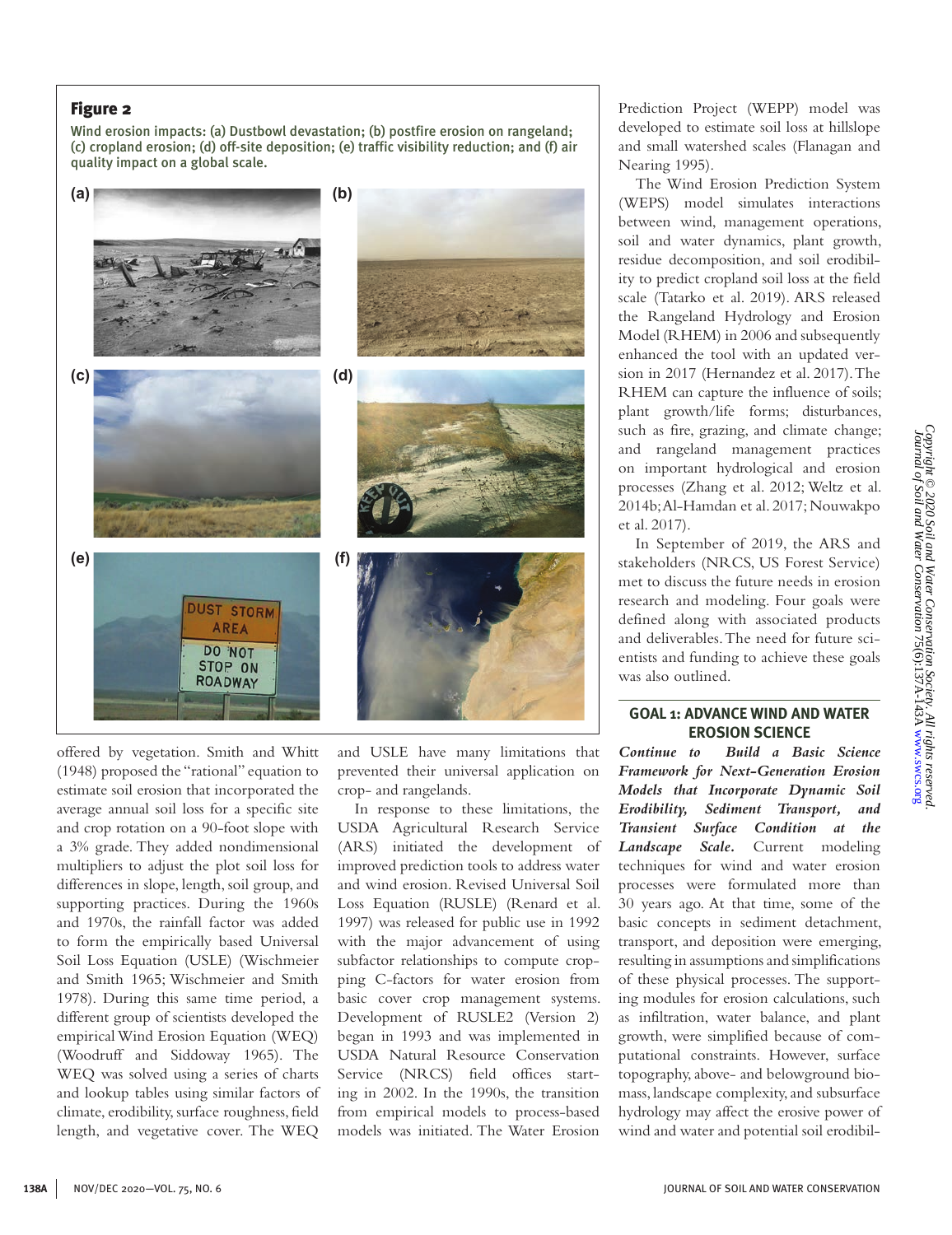ity. These complex surface and subsurface dynamics need to be accounted for in new erosion prediction technologies.

The downstream impact of eroded sediments from wind and water is also a critical issue as large quantities of eroded materials are deposited in channels and reservoirs. Reservoirs fill with sediment, which reduces flood water storage and increases the likelihood for an auxiliary spillway release and/or overtopping of the embankment. Processes, such as sediment transport and deposition, channel erosion, and spillway and dam failure, need to be an integral part of the next-generation erosion assessment system. Challenges also exist in moving from a field scale to address wind erosion at a watershed or landscape scale where soil is deposited downwind. Wind erosion on rangelands needs to be better understood to improve erosion assessments and account for landscape complexity. Current methods to predict sediment detachment and transport generally cannot be extrapolated to new scenarios and across multiple spatial scales without new understanding of erosion processes.

*New Interactive Erosion Science for Landscapes.* Current water and wind erosion prediction technologies are designed to simulate processes at the field scale for conservation planning. However, erosion and deposition occur across field boundaries with differing land use and land cover. There is a need to use equations based on the same physical principles for both water and wind detachment, transport, and deposition processes across the four dimensions of length, width, depth, and time, which account for effects of topography, subsurface hydrology, vegetation distribution, and canopy and surface roughness. Newer experimental approaches are needed to examine sediment detachment, deposition, and loads with finer spatial resolution to address sheet and channel erosion. Water erosion research also needs to include components, such as incipient channel erosion and development of ephemeral gully, edgeof-field classical gully, channel erosion, irrigation-induced erosion, wave-action along water bodies and embankments, and earth dam and spillway failures. Similarly, wind erosion research needs to account for topography, structural diversity, and the selective removal of finer particles and organic matter. Both wind and water erosion processes transport and deposit sediments on the landscape, which needs to be quantified and incorporated into the next generation of erosion assessment tools.

*Assessing Conservation Effects on Environmental Quality.* There remains a large disconnect between field-scale management and the adoption of conservation practices in sediment source areas and its impacts on off-site environmental quality. Little is known about the interactions of wind and water erosion processes with nutrient cycling (e.g., carbon [C], nitrogen [N], and phosphorus [P]). When sediments are transported and deposited on the landscape, they can either be a source or sink of C and other nutrients. Information is needed on how erosion processes affect nutrient budgets and their interactions across agroecological systems, as well as the effects on production system resilience to climate stressors. Irrigation is increasingly used across the globe to enhance agricultural productivity, but insufficient knowledge exists to predict irrigationinduced erosion with reasonable accuracy. In irrigated agricultural systems, erosion is caused by a combination of natural precipitation, wind events, and irrigation. Additional experimental and modeling research efforts are needed to better understand how the choice of irrigation practices (e.g., pressurized versus gravity systems) interact with other management actions, field conditions, and environmental factors to affect soil erosion. Future soil erosion models need to also seamlessly incorporate new irrigation technologies to better evaluate the effect of irrigation innovations on environmental quality.

*Soil Loss Tolerance.* Soil loss tolerance (T) is an estimate of the maximum rate of soil loss that can occur on a specific soil type and still sustain a high level of productivity. However, soil loss tolerance does not address the full range of ecosystem services provided by soils. Attempts to extend the concept of soil loss tolerance from cropland to rangelands are questionable because of the fragility of rangeland ecosystems, the irreversibility of soil loss, and large errors associated with measuring

soil loss. There is a need to reevaluate the T-value concept for both on- and off-site effects and incorporate the concept of risk assessment as a component of soil health for all land uses.

*Representing Short- and Long-Term Soil Erodibility Dynamics through Expanding Erosion Data Network with Modern Technology.* Validating processbased models requires developing the ability to measure sediment movement and deposition on the landscape. This will involve using tracers and new technologies that quickly and precisely measure sediment transport and/or changes in soil surface microtopography, major erosional features, and deposition areas. Physically based erosion models represent soil erodibility as a function of basic soil properties and do not account for dynamic soil surface conditions, such as physical, chemical, and biological soil crusting, and loose erodible materials from prior wind and water erosion events or disturbances. Long-term cropping and management can change soil organic matter content, aggregate stability, and baseline soil erodibility. These short- and long-term changes in soil erodibility and erosion processes will be captured and data integrated within the soil health research being undertaken in the ARS's Long-Term Agroecosystem Research (LTAR) sites that monitor wind and water processes through space and time on the same site to provide the essential data needed to test, calibrate, and validate erosion models (figure 3).

*Products and Deliverables.* The following products and deliverables are needed:

- Spatially and temporally scalable erosion science that accounts for sediment sources and sinks that can be developed into tools for conservation planning, as well as environmental quality and risk assessments.
- A network of LTAR sites that monitor aeolian and water processes through space and time with state-of-the-art measurement technologies to generate common databases suitable for use in artificial intelligence and machine learning and to develop the next generation of erosion and sedimentation tools.
- Fully quantified short- and long-term effects of wind and water erosion on C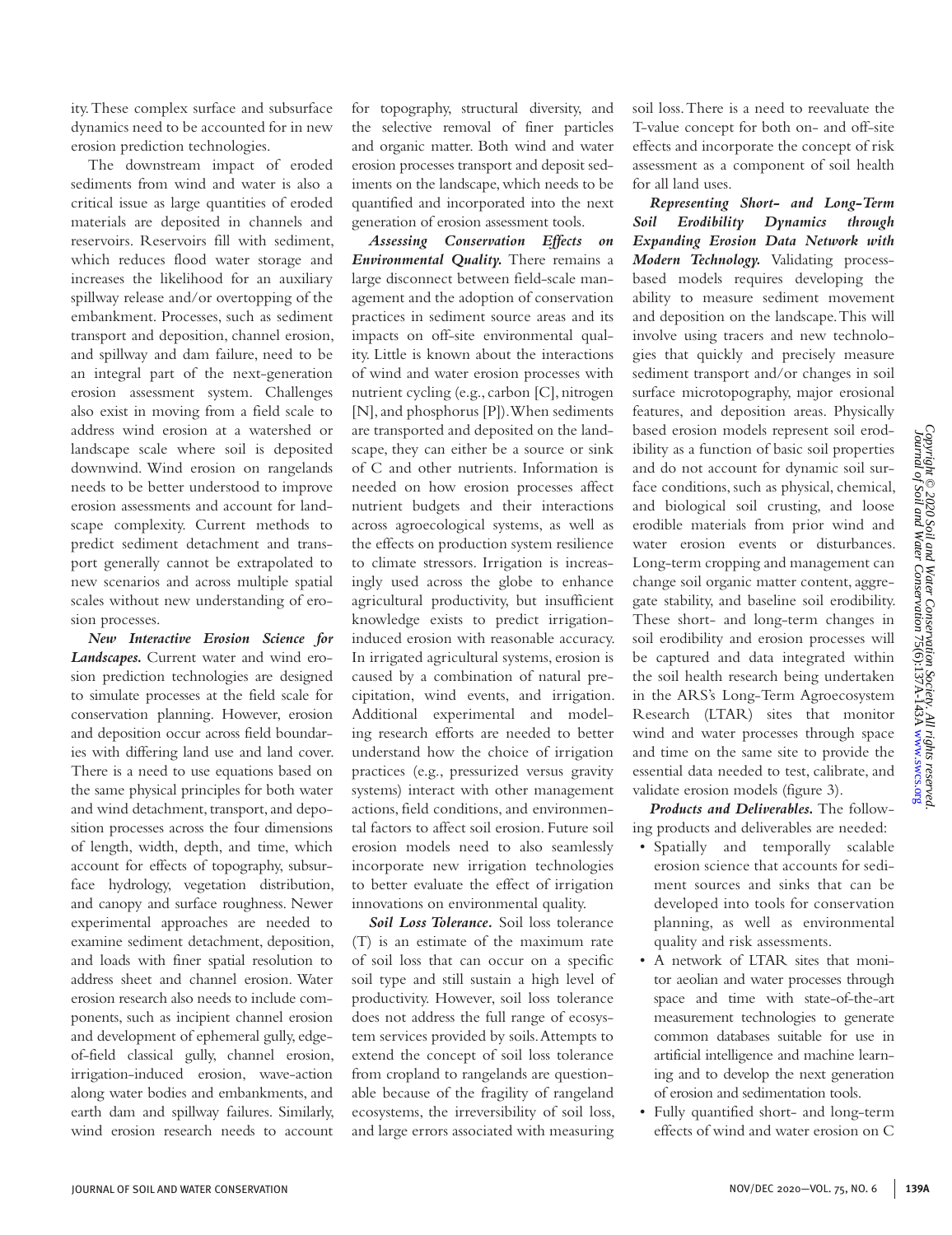# Figure 3

Current distribution of Long-Term Agroecosystem Research (LTAR) sites. New LTAR sites may be established in areas circled in red to address areas not currently measuring aeolian and fluvial fluxes, spatial distribution of soil loss and deposition, and sediment yield.



and other nutrient cycling; soil, water, and air quality; ecosystem services; and landscape dynamics.

#### **GOAL 2: IMPROVE THE CLIMATE MODEL FOR EROSION PREDICTION**

*Incorporate Near Real-Time and Modern Data Inputs, Enhance Climate Representation, and Add Capabilities for Forecasting Climate Variability and Assessing Climate Change Scenarios.* The climate drivers used in current erosion prediction technologies do not sufficiently represent future climate parameters. An improved climate engine using artificial intelligence and machine learning would incorporate traditionally instrumented climate networks and various modeled gridded products to produce consistent climate forcing at required spatial and temporal scales. This climate engine could be used to forecast past, present, and future climate scenarios and corresponding uncertainties for climate variability and climate change.

*Maintaining and Updating Aging Climate Databases.* Climate databases have undergone extensive changes throughout the last century, especially those related to precipitation. These changes complicate the already demanding task of preparing climate inputs for erosion models. New developments must maintain consistency across these databases despite changes in measuring technologies, methods, locations, and time periods.

*Integrating and Validating New Climate Databases.* As measurement techniques and datasets are becoming more advanced and at a much higher resolution, the improved climate driver must incorporate state-of-the-science technologies to facilitate erosion prediction. With the improvements in remote sensing and ground-based weather radars, gridded climate inputs are becoming more available over time. Therefore, a future climate engine should handle data from both gaged networks and gridded products, including trends and uncertainties in spatial and temporal resolutions, and produce

consistent, useable outputs for wind and water erosion predictions.

*Quantifying and Separating Long-Term Climate Variability, Climate Change Effects, and Uncertainty.* Climate cycles or oscillations can influence climate data variability. For instance, the climate data used to estimate USLE erosivity were collected during the strong positive phase of the Atlantic Multidecadal Oscillation. Therefore, future climate engines must account for large area teleconnections to quantify trends at subdaily scales derived from long-term precipitation observations at ARS experimental watersheds.

*Products and Deliverables.* The following products and deliverables are desired:

- A climate data library with access to both historic and current climate datasets and inputs that can be used for erosion prediction and environmental assessment.
- A software system used to assimilate and synthesize climate datasets, in order to derive climate-related parameters for erosion predictions at different spatial and temporal scales.

### **GOAL 3: QUANTIFY FACTORS AFFECTING EROSION**

*Improve the Understanding of the Impact of Natural and Anthropogenic Factors on Erosion, such as Wildfire, Winter Processes, Cropping, Management, and Conservation Practices.* Natural and anthropogenic factors affect erosion at a wide range of spatial and temporal scales. For example, tillage-induced microtopography or surface roughness at the clod scale can change within a single rain- or windstorm, but the oriented roughness from tillage implements (e.g., wheel tracks) may last throughout the entire growing season or decades on rangelands. These random and oriented roughness parameters affect the erosive power of the wind and rain and soil erodibility. Canopy effects in row crops follow an annual growth cycle, but for rangelands the vegetation may be eliminated after a wildfire event and it will take years for plants to reestablish and restore the canopy structure. Within the past year, severe wildfires in the US West and spring flooding in the Midwest have caused significant erosion events. Although some of these natural and management effects on erosion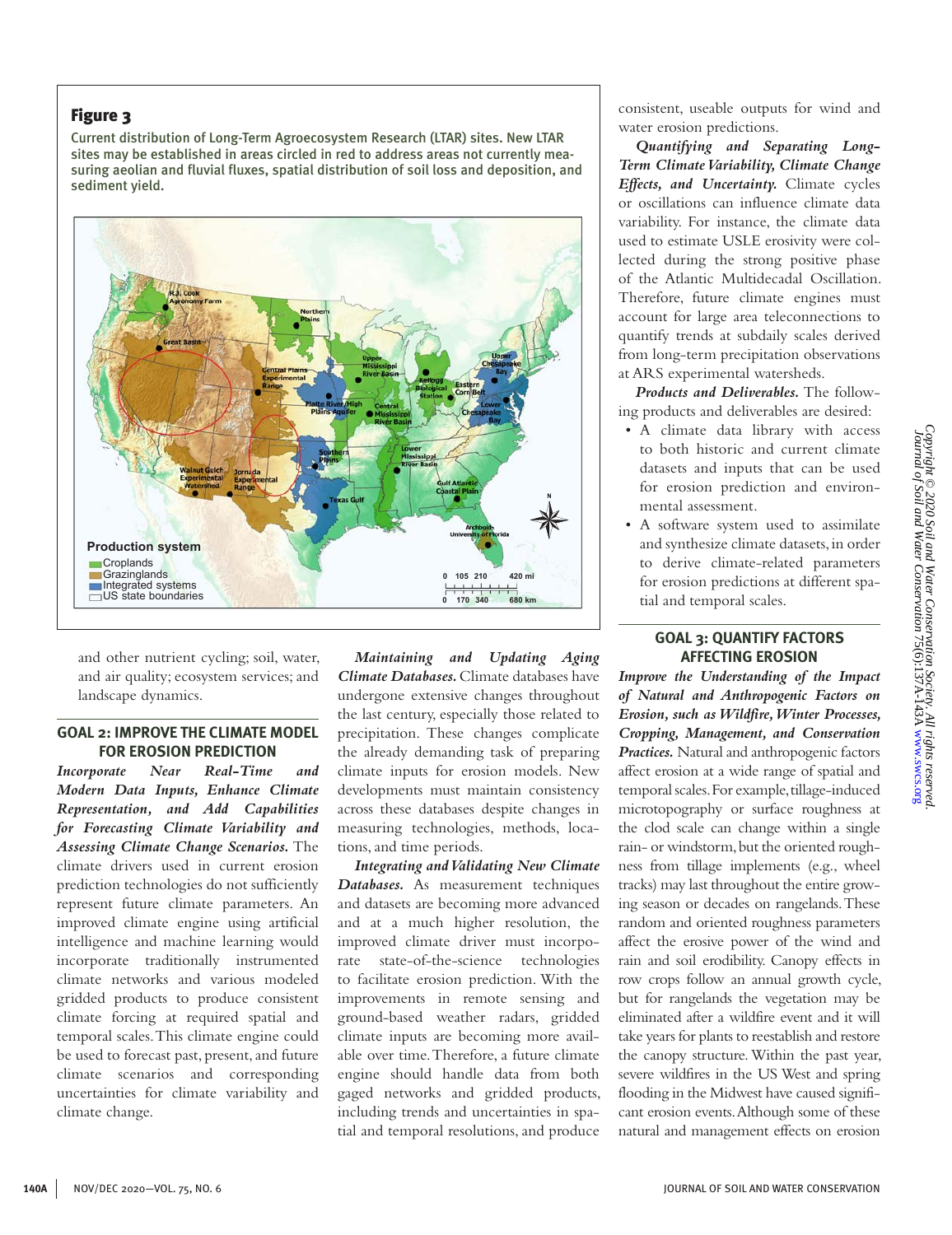have been incorporated into current models, significantly more information is needed to improve soil erosion assessments.

*Representing Temporal Effects of Fire and Fire Management.* Wildfire remains one of the most prominent disturbances impacting rangeland and forested landscapes with amplified runoff and erosion postfire posing substantial hazards to resources, property, infrastructure, and human life. Although current rangeland models, i.e., RHEM and Automated Geospatial Watershed Assessment (AGWA), are capable in predicting postfire runoff and erosion risks, questions remain regarding how to parameterize these models across the vast domain of rangelands and woodlands. Additionally, although millions of acres burn each year in drylands where wind erosion is of concern, postfire wind erosion research is in its infancy. More information is needed about when, where, and how long wind erosion events will occur after wildfire, including research on wind erosion processes and implications for ecosystem services and forage productivity.

*Cold-Season Processes.* Erosion from cold-season hydrologic processes on croplands, rangelands, and forested regions remains understudied. For snow-dominated areas, the highest erosion rates are commonly the result of cold-season processes, such as rain-on-snow, rainon-frozen soils, and snowmelt runoff. Repeated freezing and thawing break down aggregates, resulting in friable surfaces prone to wind and water erosion, particularly in the postfire environment. Flooding in the Magic Valley of Idaho (February of 2017) and western Iowa (March of 2019) illustrate this vulnerability to extreme winter conditions.

*Water Management Effects.* Surface and subsurface water management practices affect water routing and distribution and thus the overall water balance on the landscape. On irrigated land, the mode of application and quality of the irrigation water are significantly different from natural rain. Drainage installations alter how water is moved and sediments transported from fields to channels. A proper accounting of surface and subsurface water and its

management effects are essential in new 3D landscape erosion modeling systems.

*Plant-Soil Interactions and Conservation Effects in Rangeland Ecosystems.* Disturbances in western rangelands have substantially increased via wildfire, plant invasions, energy development, livestock grazing, off-road recreation, and extended drought. The direct impact of these disturbances on erosion processes and consequences for ecosystem processes (e.g., plant establishment and survival, spatial distribution, productivity, nutrient cycling, etc.) is poorly known. Further research is needed on the effects of disturbance and restoration on potential plant-soil feedbacks involving physical, chemical, and biological soil properties, as well as associated effects on plant communities. In addition, little quantitative information is available on how rangeland conservation practices (e.g., prescribed grazing) and disturbances (fire, off-road vehicles, and oil and gas development) affect wind erosion and dust emissions. This information is needed to enhance the selection of management practices and restoration for eroding and degraded rangelands.

*Improved Plant Growth Representation*. Current modeling approaches are limited in their ability to adequately simulate the growth and development of all types of plant species and growing conditions, i.e., cropland, rangeland, forests, orchards, vineyards, irrigated lands, and urban areas. Improvements are needed, especially for groups of multiple different plant types growing together (e.g., intercropping, rangeland communities, etc.) in continuous model simulations.

*Products and Deliverables.* The following are needed:

- Databases and models to quantify short- and long-term effects of management and disturbances on erosion and restoration potential.
- Ecological Site Descriptions (ESD) with hydrologic and erosion interactions for the various states described within rangeland ESDs.
- Effects of cold-season processes and water management practices on wind and water erosion that are quantified

and incorporated into the new erosion prediction system.

• Improved water balance and plant growth submodels.

#### **GOAL 4: DEVELOP AN INTEGRATED WIND AND WATER EROSION PREDICTION SYSTEM**

*A Transparent and Sustainable Software System with Common Interface and Databases for Erosion Assessment across Spatial and Temporal Scales that Serves User Needs.* Wind and water erosion research, with their respective science models, associated interfaces, climate generators, and databases, were historically developed independently. This independent development approach has led to similar but not identical simulation and reporting. These differences cause confusion in the user community about which value is "correct." To address this, the new integrated erosion tool will use common components of subprocesses to support the erosion model. Such a model would share the exact same core science code and inputs and guarantee consistent, identical, intermediate results, which are then used as inputs in both the wind and water erosion scenarios.

*Combining Wind and Water Erosion Processes with Common Routines.*  Combining wind and water erosion models across different land uses is a crucial need for NRCS and other users. The new modeling system will have common databases with identical support modules for climate, hydrology, water balance, plant growth, residue decomposition, soil, and management effects. The new system will also account for the interaction of wind and water erosion. For example, wind erosion deposits loose sediments in fields and streams that subsequently are eroded and transported by rain and runoff water. Similarly, unvegetated alluvium acts as a

*Temporal and Spatial Flexibility.* Current wind and water erosion models for croplands operate at daily time steps that may not be the best approach for all cases, such as rangeland applications where the day-to-day changes may not be significant enough to warrant a computer-intensive daily time step modeling approach. Additionally, these models were

source area for aeolian entrainment.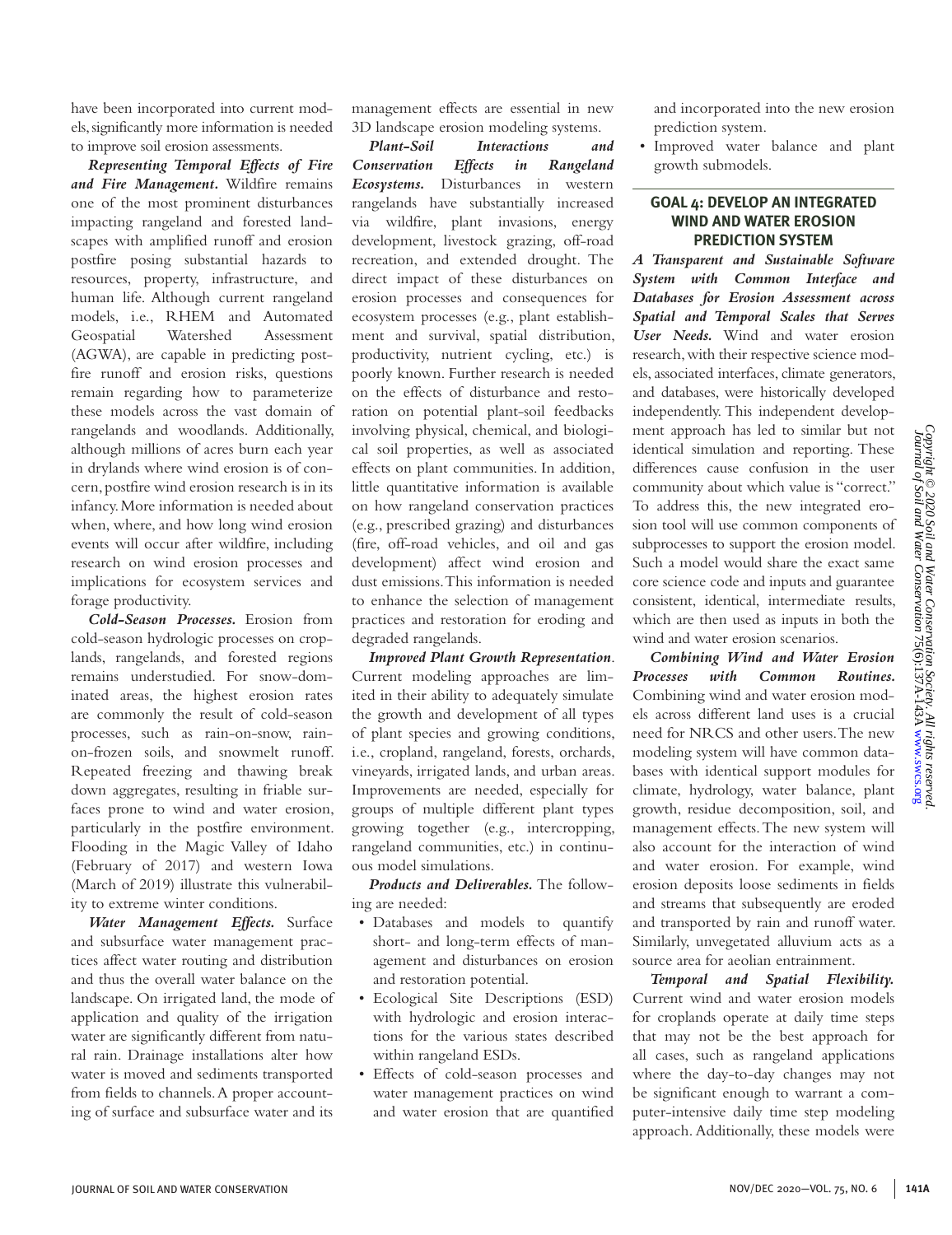developed for a specific spatial scale. The new erosion system will have dynamic flexibility in adjusting its temporal and spatial resolution and range of coverage depending on the specific use of the model. The new erosion modeling system will simulate variability across temporal (from single storms to multiple events) and spatial scales (from local sites to larger regions) that encompass different soil, land management, 2D/3D topographic, and transient surface conditions and have the capacity for accessing and processing readily available datasets from remote sensing and other sources (i.e., burn severity map, ecological sites, soil properties, climate, and topography).

*Modeling Components Easily Integrated into Other Models.* ARS hydrology and water quality models have incorporated different erosion technologies from empirical USLE-type to process-based. The new erosion system will be designed such that the erosion estimates can be incorporated into other modeling software. Similarly, supporting modules, such as water balance, plant growth, yield and biomass production, and residue decomposition, will have separate reporting capabilities for potential integration into other natural resource models. This includes documenting technical details so other modelers understand what the modules do and how the physical processes are implemented in the model code.

*Model Complexity, Validation, and Uncertainty.* Model complexity can come at the expense of understanding sources and magnitudes of uncertainties associated with the equations and the supporting data, as well as their impacts on model predictions. Model uncertainties and associated prediction confidence need to be communicated to and considered by stakeholders to support management decisions. Future erosion models will balance fidelity with parsimony so that models represent higher-order controls with quantifiable uncertainties and ranges of possible outcomes that can be clearly communicated to users. The new system will have methodology and subprograms to automate access of NRCS National Resources Inventory (NRI) data and the Bureau of Land Management Assessment, Inventory, and Monitoring (AIM) national

datasets that will facilitate rapid national and regional assessments of the health of US agricultural lands.

*Transformable Software Engineering for Delivery to Different Users.* There will be a wide range of model users who require different user interfaces, from scientists doing detailed research and model development to policy makers wanting a quick dashboard summary of erosion estimates. In addition, some user communities will want to develop their own user interfaces or integrate the erosion software components into other models. There should be an application programming interface to allow the erosion science and associated software components to be used by other systems. The core computational engine and user interfaces will be built and maintained by a team of software engineers, such that the system can be upgraded seamlessly as the research progresses.

*Products and Deliverables.* The following products and deliverables are expected:

- An architectural design of the combined wind and water erosion system with updated science for all the processes and their interactions. The new system will be flexible to incorporate new erosion science and improved submodels as research progresses.
- Different user interfaces designed for different levels of complexity and specific user needs.
- A web application that is cloud-based and eliminates downloading and installing an application.
- A science code that can be integrated into other systems by providing an application programming interface or Web services.
- Automated access and data processing from national database sources, such as US Geological Survey, National Aeronautics and Space Administration, National Oceanic and Atmospheric Administration, and NRCS.
- A range in model estimates for risk analysis and uncertainty in model inputs.
- A model user support center that is dedicated to developing model user interfaces, facilitating the development and publication of model technical documents and user guidebooks, and hosting training on sponsored models.

#### **BUILDING FUTURE RESEARCH CAPACITY**

In developing the new USDA erosion research and prediction system, a transition plan has been created to ensure continuity of ongoing efforts with NRCS, especially during the first five years. This plan addresses staff availability and continuity of operations to replace staff when vacancies occur, as well as a mentoring strategy to ensure program integrity and the capacity to deliver products as scheduled. It is essential to preserve the current ARS knowledge on erosion simulation models, and there is an urgent need to pass on this knowledge and expertise to the next generation of engineers and scientists. Around 50% of ARS scientists conducting wind and water erosion research are eligible to retire as of 2020, and their current expertise in wind and water erosion modeling and data requirements must not be lost. New scientists are needed to address critical research needs in developing next-generation combined wind and water erosion models and participating as key members of model development teams using machine learning and artificial intelligence. The scientific personnel needed cross many disciplines, including climatology, hydrology, soil science, plant science, range management, ecology, cropping systems, geographic information systems, sensor network maintenance, computer engineering, and data assimilation. Additional personnel considerations include cooperating personnel from NRCS at ARS locations and sabbaticals to enable ARS scientists to work in teams and/or internationally to bring external ideas into ARS science.

A model user support center will be developed to lead the development of the standardized graphical user interfaces, answer questions, and track issues of concern by users of these erosion models. The model user support center will facilitate development of online training and tutorials to accelerate the speed of technology transfer.

The disciplines spanning wind and water erosion research across cropland and rangeland sectors will be dispersed geographically across research units. This will require forming core teams to col